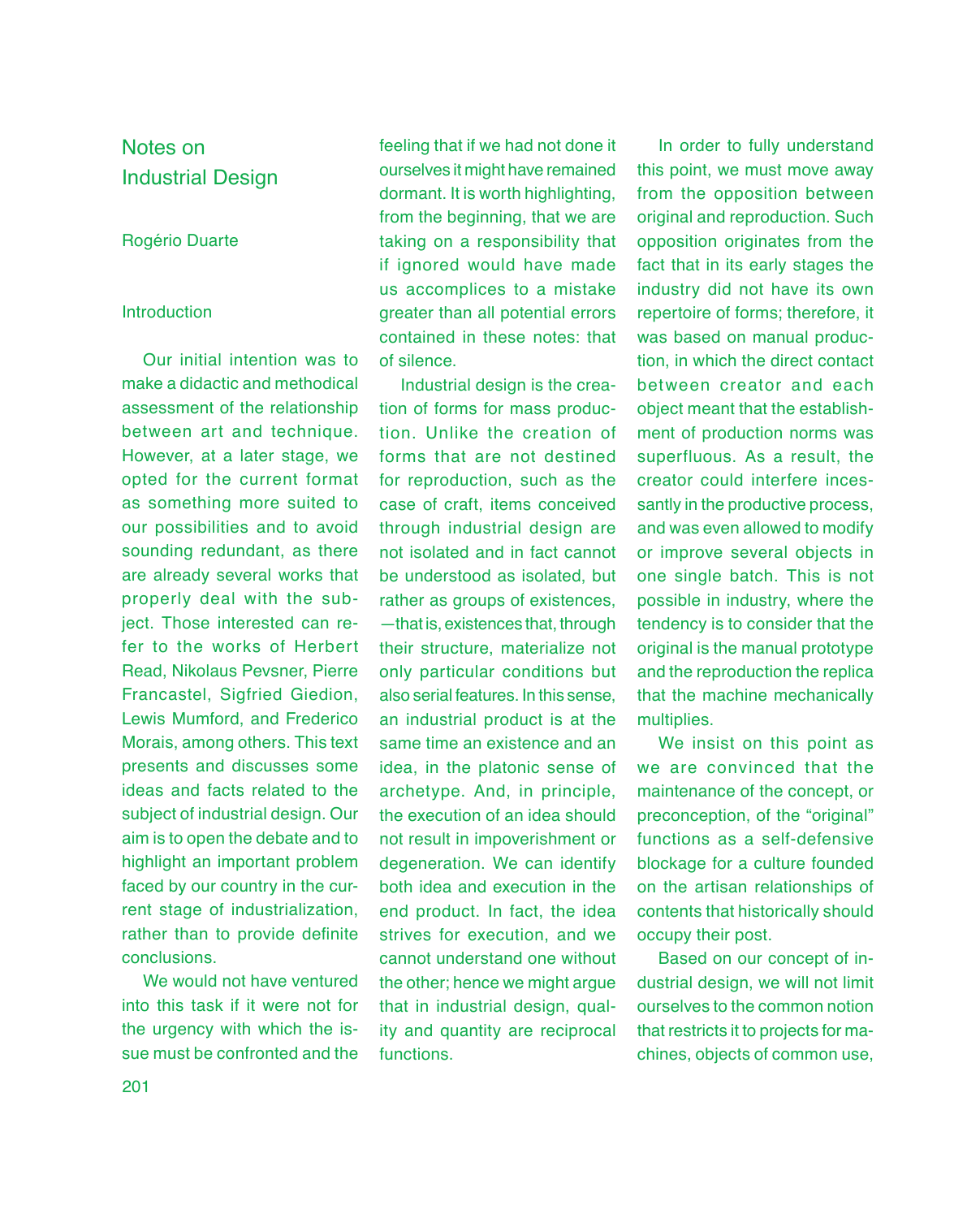lamps, pens, etc. In this sense, both a singer who records an album and the creator of a soft drink recipe, are industrial designers. Here we give the example of designer Andrés Segovia, who at first refused to record albums, viewing them as "canned music," but subsequently completely modified his instrumental technique in order to obtain a good recording.

Consequently, we move away from the general view that marks the year of 1851 —when the Great Exhibition of the Works of Industry took place in London—as the official birth date of industrial design. Above all, we avoid dates and landmarks, by simply suggesting that it is possible to talk about industrial design as dating from the origins of the press. Is it not true that the movable type of the incunabula already held all the conditions of current industrial projects? Compare the difference between the calligrapher and the typographer and you will notice that, qualitatively, it is the same difference as between the artisan and the designer. The typographer must provide types for all usage requirements, enabling them to work independently from manual handling (font spacing and line spacing) and specific situations.

In other words, the types must foresee reproduction, while the calligrapher is able to adjust his/her style at each manuscript, even altering font design, spacing, and size. The fact that the first types copied the forms of calligraphy highlights the point we made above, that is, the impossibility of the industry having its own repertoire of forms. Typography moved towards models that would be more suited toward being printed in stone or metal.

Renaissance typography is also an example of a blockage in its attempt to marginalize the book through the use of illuminations, adornments, and handwritten capital letters, disqualifying the book as an industrial project. The condition of the book in the Renaissance is not very different from the condition of architecture in the last century, which applied cast iron to ornaments made manually on stone and wood. Obviously in the Renaissance we had not yet reached the Industrial Revolution per se, which, according to E. Souriau is manifested by the predominance of machine work, standardization, the abolition of personal initiative, and the massive influence of work, which becomes organized around the concrete means by which

it is produced. This happened between 1870 and 1920.

We therefore conclude that industrial design, which was incipient during the Renaissance, is par excellence the art form of the era after the Industrial Revolution, and that the different set of criteria brought forward by mechanization and its social consequences encompasses the whole of culture. In the sections below we shall consider some of these criteria, mainly the most apparent ones.

# Immanence versus **Transcendence**

The main issue to consider is whether the question of aesthetics is immanent or transcendent in the works of industrial design. In other words, we must understand if the beauty of a glass lies in the apprehension of the glass, from its reality as a glass (immanence), or if in order to exist the glass must move beyond its contingency and connect to a superior reality that can be a symbol or a privileged structure (transcendence).

The reason for questioning whether it is a matter of immanence or transcendence is to indicate that this has been a fundamental question amongst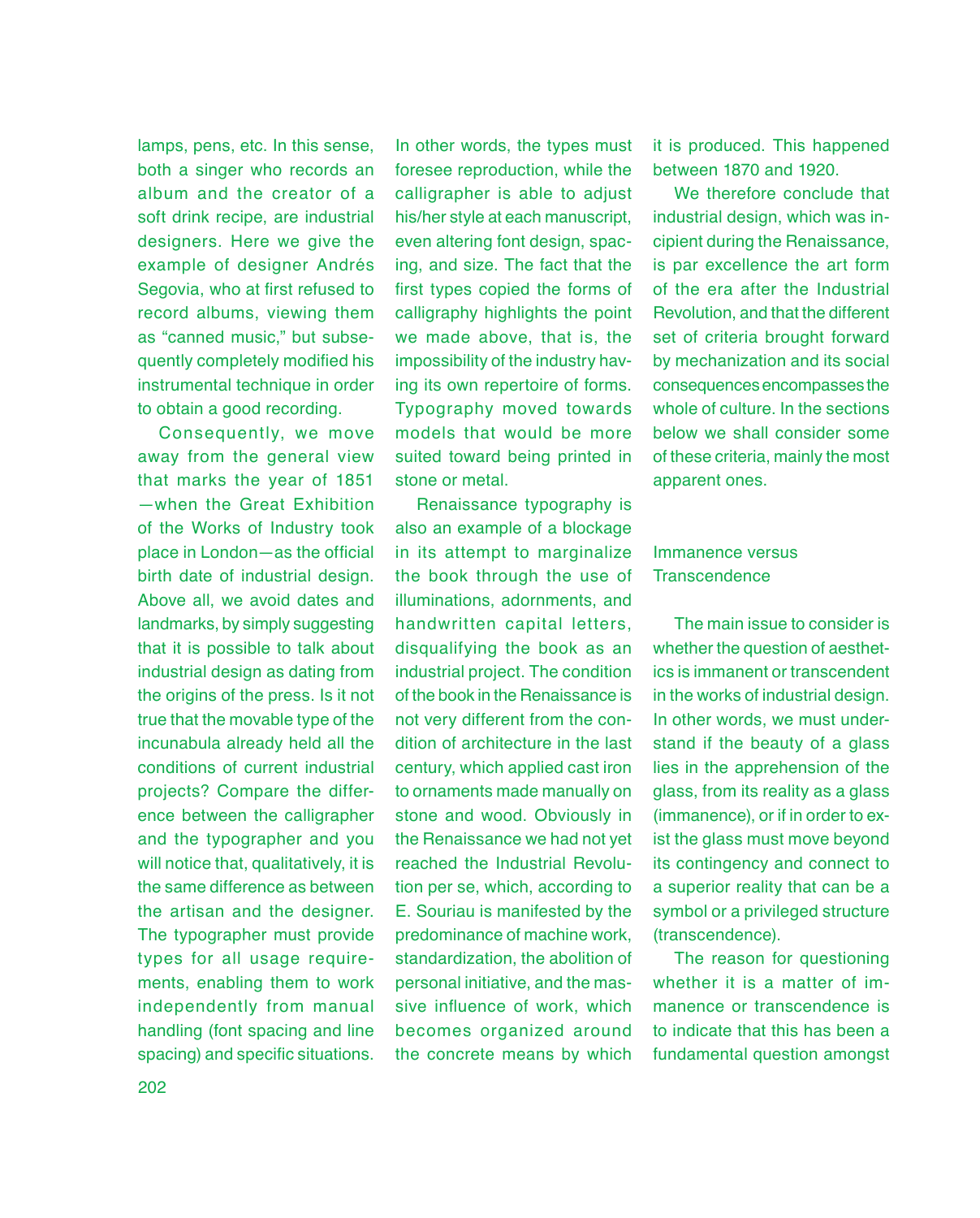theoreticians. However, we believe it is important to avoid this opposition as it derives from a metaphysical approach, which tends to exaggerate and construct entities from multiple and fluid aspects of reality. We shall attempt to demonstrate that those who defend both immanence and transcendence are located in poles that can be dialectically overcome. With regards to the latter, art enters industrial production as a sacred and eternal category, whose values represent a sort of redemption: it is an attempt to humanize the offspring of the machine. However, the reality of the feudal man—prehistoric in relation to the industrial era—is embedded in the abstraction of the human. And the intention is to move on to the industrial era without giving up the obsolete contents encompassed by this abstraction. This is so in the sense that humanizing means making it manual, individualizing production, granting it some prestige that does not belong to it.

We have seen that the transcendentalists represent a hindrance to the superstructure of the Industrial Revolution. The typical example of this position is the report from the French representation for the Great

Exhibition of London, headed by the Count of Laborde, who defended the conciliation between art and industry. It is needless to say that in such conciliation industry should shift "artistically" hand made objects to the scale of mass production without adding the smallest alteration that, regardless of its nature, would be considered a corruption of quality. Laborde's example was selected as it explains very clearly the meaning of so many theories that are still in vogue today regarding industrial design.

At the end of the nineteenth and beginning of the twentieth centuries, as an antithesis to Laborde and others, we see the rise of apologists of the immanent beauty of machines, which are compared to flowers, as if both grew in the same way, following the rationality of natural laws. Beauty becomes identifiable with technique and nature. Zurko sees ethical analogies in their aesthetic criteria. In fact, Van de Velde affirms the honesty of mechanical structures.

Paradoxically, the supporters of immanence exhaust the very immanent experience of forms by turning them into reflections of other realities. The aesthetic is subtracted from human measures in order to reach nature's absolute objectivity.

It was a reaction, still immature, to the aristocratism that characterized the first stage of the relations between art and industry. In our view, every theory of industrial design takes turns in this dualist circuit. In the conclusion to these notes, we attempt to come up with a possible synthesis capable of overcoming the contradiction enunciated in the title of this section.

# Use or Contemplation

The conflict between use and contemplation should not be confused with the opposition introduced in the section above. In the present case, there is no opposition between antithetic terms, but a comparison between a metaphysical attitude (contemplation) and one that, without excluding the former, goes beyond it. This is not about proposing attitudes or analyzing the virtues of use and contemplation, so we can promote one or the other. It is about use as a condition of experience in industrial design, as a counterpoint to the contemplative attitude that is commonly considered the relationship mode between man and art. From the beginning, our point of departure has been the belief in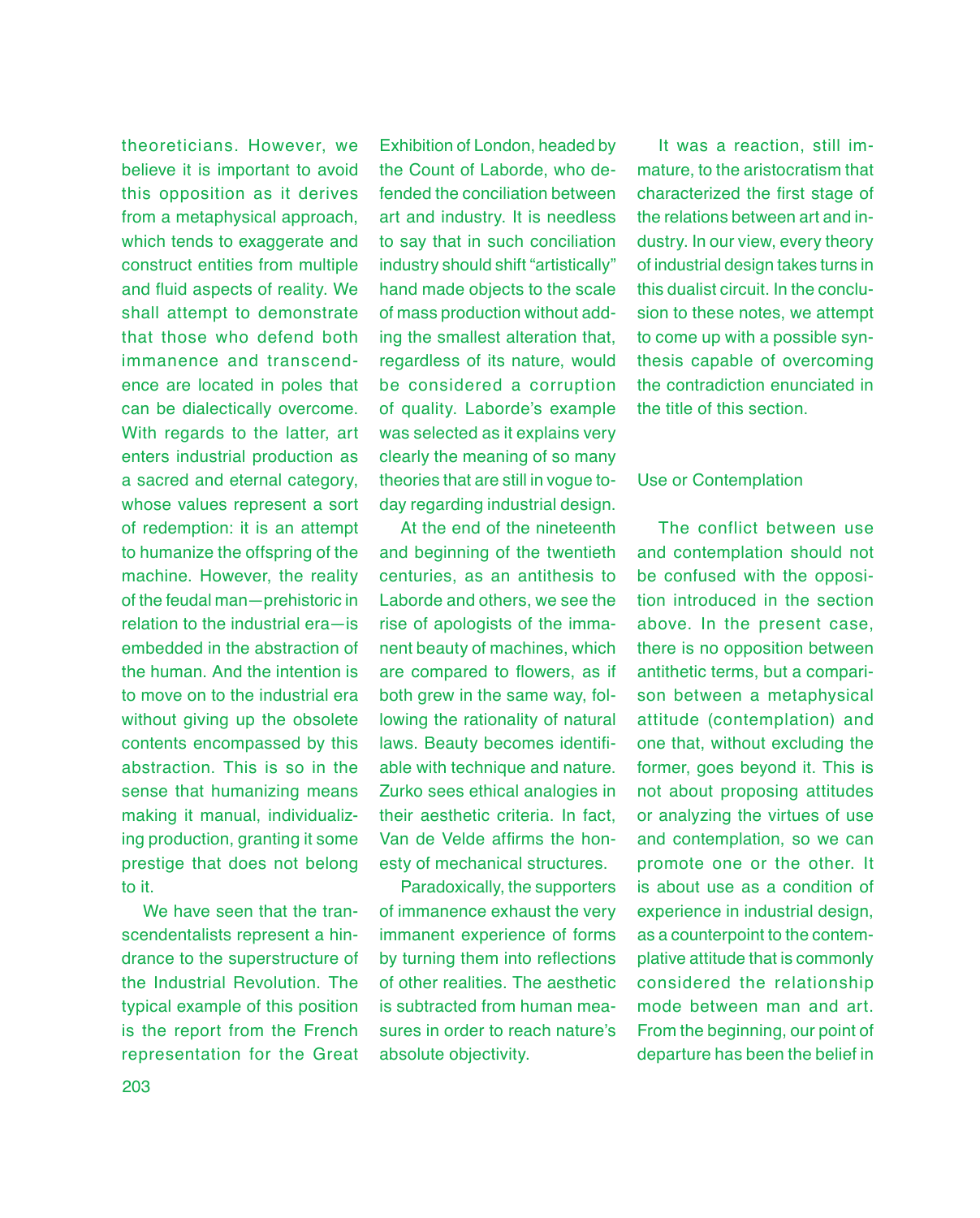industrial design as the key form of artistic creation in modern life. Therefore, we consider use as the only possible relationship with valid contemporary art forms.

We understand use as an operational contact between subject and object. Alternatively to operational contact, we could also say consuming relationship or even anthropophagic, borrowing the term coined by Oswald de Andrade. Such relationship or contact presupposes the object's needs and specificities. The consuming relationship is not idle or playful, but it is defined by being necessary and clear. Therefore we could say that the modality of industrial design is function. Nothing exists in it, either parts or materials; however, everything works, everything is a sign, giving rise to its reality in the interpretation that becomes its own use. Beyond this vital relationship, man is confronted with the inaccessibility or the inertia of things. Sartre calls such inertia obscenity. Hence we can conclude that beyond use, every relationship is obscene and situated on the level of absurdity. In fact, it was the intuition of use, as the only means of aesthetic communication, which led Malevich to the construction of architectures and Lygia Clark to make her Bichos. However, in both cases the relationship failed because there was no need for the object; these were attempts to create use gratuitously, so the relationship remained at the level of absurdity. We have mentioned two examples of painters who survived painting—an art of contemplation—and transferred functionality to other objects.

It is true that use as the exclusive relationship is strongly connected to today's life conditions. However, in the leisure cultures of the upper classes prior to the Industrial Revolution, it was difficult to think of it. According to Van de Velde: "modern man wash, bathe and live differently from pre-modern man. They read, work, move and search for distractions in a different way. Pre-modern man bathed, ate and worked from a sentimental point of view, as they enjoyed reading hygiene advice on towels, happy stanzas printed on beer mugs, delightful rhymes on stoves, painted flowers on jugs and moral sentences on work desks."

" Pre -modern man also worked from a sentimental point of view because they considered work as penitence. They travelled sentimentally because the scarce and slow

means of transport that were available meant that they had hours of idleness, so their hearts could be devoted to lyric effusions." Van de Velde wrote this in 1907. He was clearly generalizing, imposing on the whole of society a certain behavior, which was perhaps only compatible with non-working classes. However, one should not overlook the profound changes that speed, for example, brought to man's way of living.

In the past, little was known that was extracted directly from sources of information. News reached people already with a touch of dream and order, so that it would not disturb their lives. It was the primacy of the fact's system of thinking. However, with the frightening rise in the amount of information in our current era, the systems of interpretation became secondary to the "real" itself, and philosophy was replaced by knowledge (we are talking exclusively about inclinations and perspectives). Contemplative reflection gave way to the act of being correctly positioned in history, as the only orientation capable of offering the conditions for handling today's quasi-accumulation of information. This is what Gebser calls the "aperspec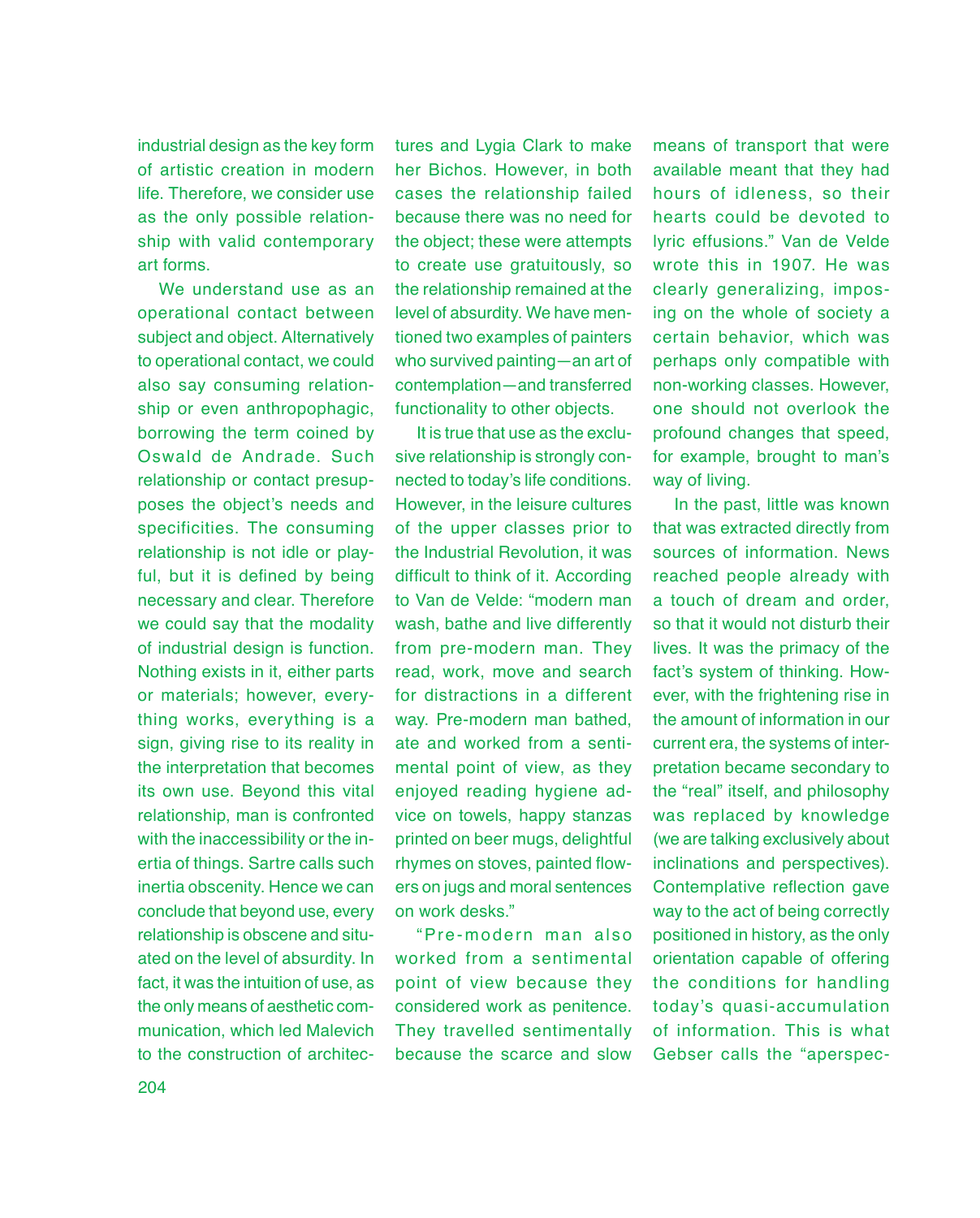tive" universe. And positioning oneself is only possible when one takes sides, that is, when one makes use of the world.

Metaphysical imagination moved away, giving way to praxis. Therefore, we can define aesthetical apprehension as praxis of forms. For this to materialize as theory, perhaps the traditional concept of aesthetic should be replaced by the concept of language. However, we do not want to suggest that the imaginary has lost its place in the world, but that it needs to be placed in a certain category so it can trigger the hunger for myths, which in man is analogous to the hunger for bread (or the same). We go to the cinema and use our gods, which are practical things, objects of daily use. Those who wish to find God in a specific divinity will find the pacific divinity; will find emptiness, and, in the same way, art is feeding from earth's impurities. Art is the code through which existence is legitimated, through which man is freed from the chance of individuality and meets the plenitude of the social. It is the object of the most defined use. When its function is compromised, art reaches form—form is necessity.

Here we enter the relationship between use and space.

We shall start with Walter Gropius's statement about architecture: "What is far more important than this structural economy and its functional emphasis is the intellectual achievement which has made possible a new spatial vision." What is this new spatial vision? It is widely known that at the beginning of this century the concept of space, both in art and science, was of an unfinished and continuous space; an objective space independent from people who could get involved in it, who could analyze it, but never create it. It was a static view of space and its visual consequence was the idea of balance, an eternal space whose maximum expression was immobility. This notion presupposed a vision of man disconnected from doing, whose only science was analysis and observation—and the space was of impotence. In the twentieth century, the notion of space-time as human reality filled the void of that previous space. And the notion of balance was replaced by the notion of rhythm. This space reflects man's greater power of action in the world, that is, his integration: systems disappear and methods appear (once again we draw attention to the fact that we will not be

describing the modern world, which is also blocked by a power system that prevents the industrial civilization from reaching its totality, but rather we attempt to signal its possibilities). Reality is no longer a possible certainty; it is now a possible adventure. Given-space acquires the meaning of conqueredspace, whose knowledge is only reached by communion, or praxis, or use. Therefore, attempting to understand it through a static look is destroying it. Contemplation criteria are inefficient to the forms that are processed in space-time, space of use. Therefore, use, beyond the materialistic relation used by traditional aestheticists, constitutes a new gnosiology.

We define form as necessity. We believe that intentionally, and functionally, elements are grouped in a particular structure. And such intentionality is determined by the need that makes isolated elements leave inertia to acquire the grace of form. Perhaps we could say that the sense of need is the impulse of restoring balance after a rupture within a system. Taking into account that all relationships are systems, need is what moves all actions, from searching for food to searching for shelter or love. Need, with its typical clarity,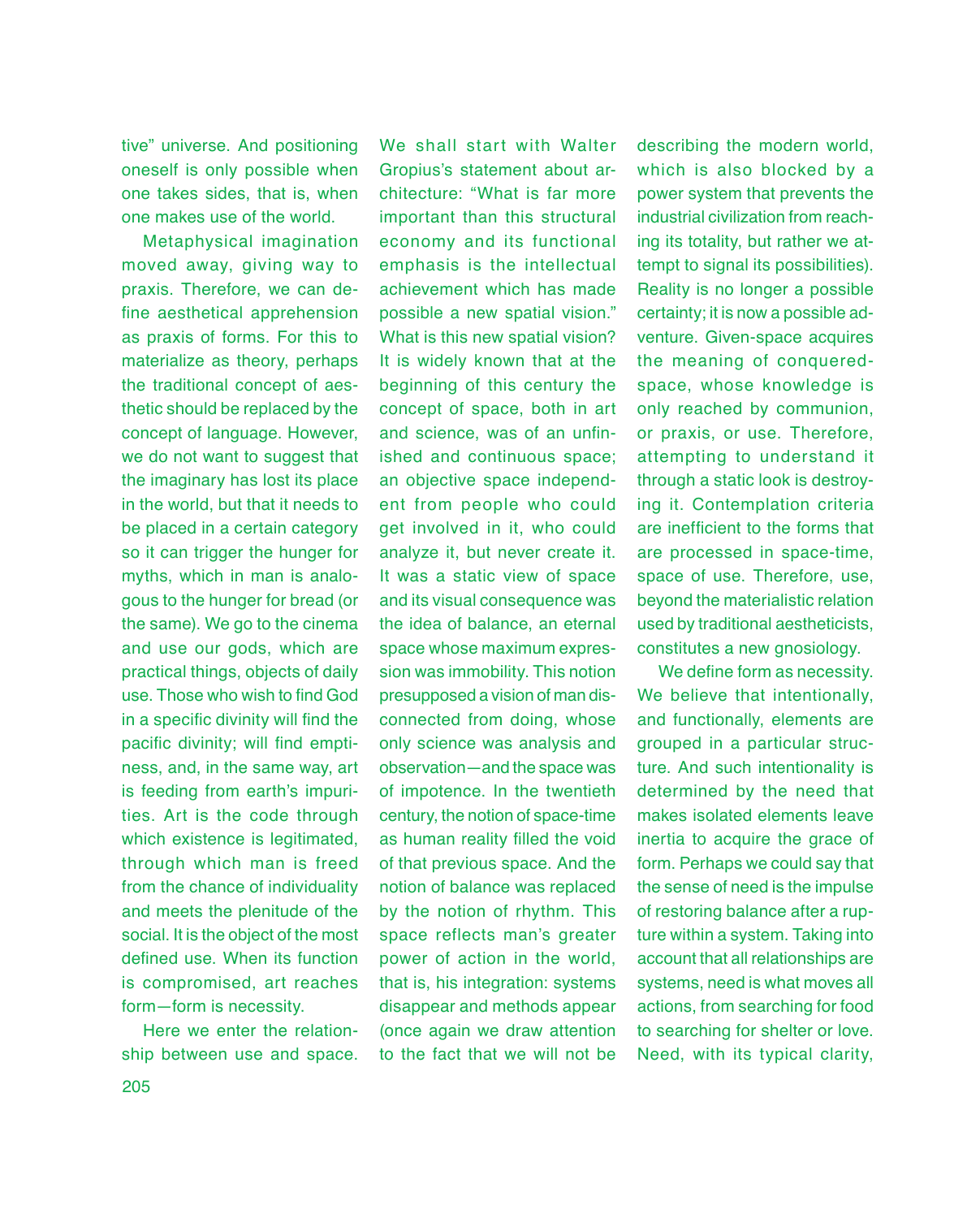excludes gratuity. Perception also only exists when necessary. If a disinterested look were possible, it would never capture a structure. Real space also only exists when necessary, as it is a form determined by human action with time.

From the reasons explained above, we can reach the brief conclusion that without the concept of end as the measure of the object, art or tool, no criteria of appreciation is possible—if we do not define the need of something, of art or the other, we cannot accept its existence. However, it is fundamental that we do not forget the concept of end both to the object and the subject: an action without its "what for?" is only a gesture. It is possible that we have been excessive in our attempt to demonstrate that contemplation, the criterion established to evaluate art, is worthless. In sum, space, time, form, language, value, aesthetics only exist in the "dramatic commitment of making" (Giulio Carlo Argan).

Having analyzed some of the concepts related to the issue of industrial design, we will now summarize some theories, schools, or movements of industrial art from William Morris to the present day. We admit that our aim is controversial.

Like Descartes, we also believe in discussion and debate. We even dare to say that in some situations, raising the issue of art (even for those of us who are more like creators than judges) is more worthwhile than actually producing it.

The Great Exhibition of London was the first great explosion of bad taste in History. There are accounts of a child's pram in the shape of a ship mounted on a base decorated with the figure of a winged goddess from whose arms dangled an ornament made of lace and garland forming a sort of umbel —a preview of Disneyland, of Hollywood of Lojas Brasileiras<sup>1</sup>. It was the materialization of ideas of conciliation between art and industry, promoted by Laborde and his associates. It must be added that the exhibition was only part of the horror, in the factories, where work shifts were longer than twelve hours; a multitude, including children, were rotting in darkness and filth. The snarl of the machine (the machine?) before which sensitive John Ruskin and William Morris looked like scared children looking for protection under the skirts of

the past. For them, redemption of man and art was to be found in the return to manual work of medieval craftsmen corporations (it is curious to note that the greatest evil of industry was born in these very corporations). Facing the snarl, in their sensibility, they understood the sterility of any debate restricted to the field of aesthetics, such as those amongst architects of the time, for whom the important thing was to know which style was the prettiest, neo-gothic or paladin. According to Morris, "it is not possible to dissociate art from its social system." Unaware that any transformation should be processed via industry itself, he understood symptoms as causes, and opted for the imaginary, creating an arts-and-crafts corporation and having an experience through which he was no longer committed to the evils of the time. Morris, however, went beyond Ruskin, who remained paralyzed in the contemplation of gothic cathedrals. Through his utopianism, heavily informed by Thomas More, he took the route of political militancy, founding a socialist league. It is a shame that his romanticism, his hunger for beauty, led him to evasion. With the rise of the great mobilizations in London, when revolution seemed achievable, he

<sup>1</sup> Translation note: Lojas Brasileiras was a traditional Brazilian department store.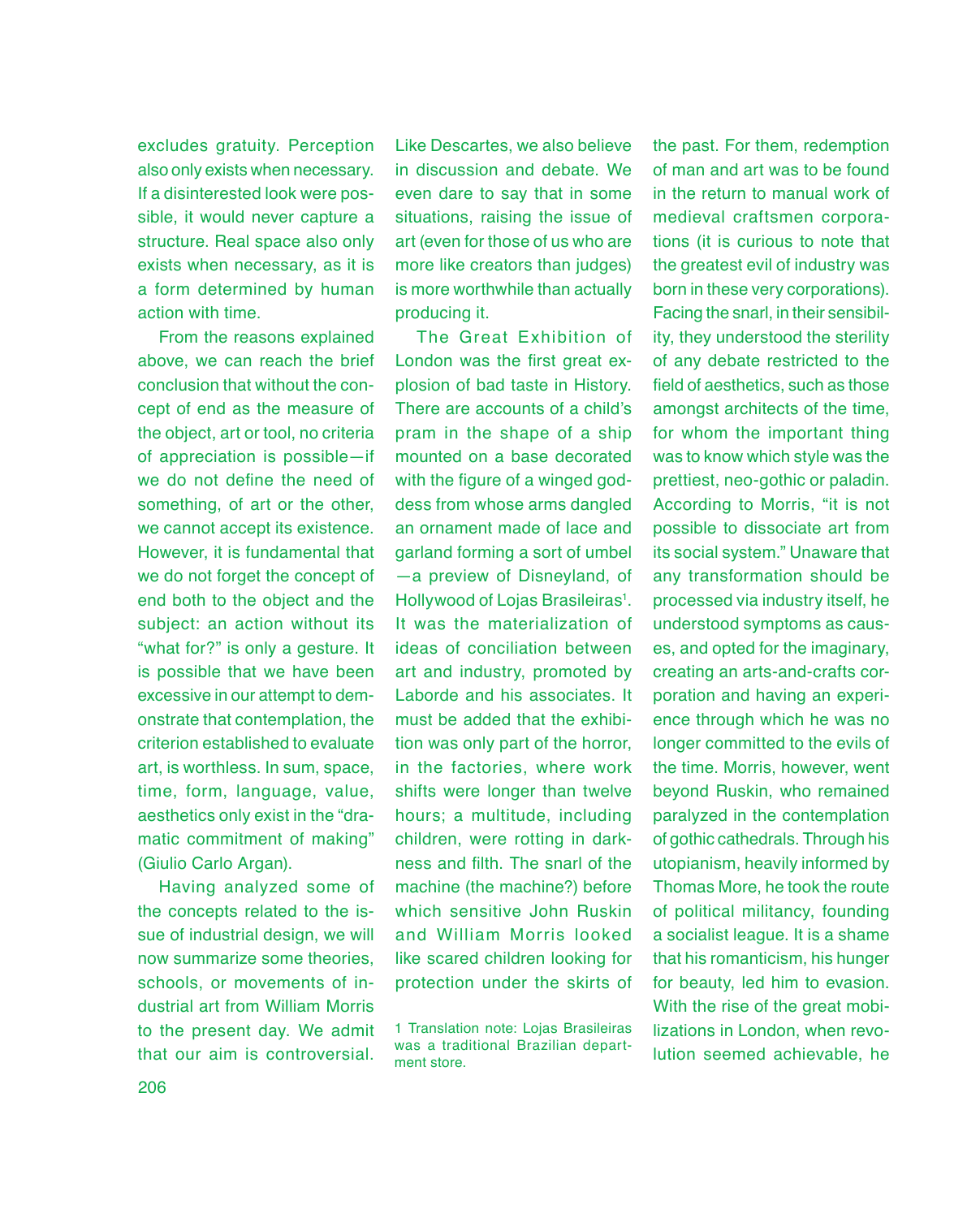—now horrified with it—moved permanently away to his idyllic typography, abandoning "the empty struggles of this world."

The importance of William Morris resides in the totalizing trend in the conception of his art; in the fact that he relates it to other aspects of society, from production modes to underlying world visions. He identified industry with evil; therefore he could not base his art on it, which led his work to the contradiction of being handcrafted with aesthetic refinement while being beyond the art of the people, for whom, in his view, art should be made.

## Art nouveau

Some of the elements that we could call twentieth-century style were already being developed begining in the sixteenth century—for instance, the tendency to rationalize font shapes adopted by the Jaugéon Commission at the end of the seventeenth century; or the constructions built by eighteenth-century engineers. The French Revolution introduced the notion of rational beauty. Napoleon viewed the work by building technicians as art pieces. The first sans-serif type,

which is so common nowadays, was designed for the first time in 1803.

There seemed to be a harmony between the development of techniques and forms. By the onset of the Industrial Revolution, the pace of growth was building devastating momentum, creating a situation of cultural imbalance that led artists to irrationalism. It was like a frightening process of de-provincializing the world. In order to face it, artists reached for fantasy. It was the time of orientalism, mysticism, etc. This imbalance was particularly felt at a societal level. At a time of the greatest poverty amongst workers, while the bourgeoisie was peaking, very few, among them Marx, were able to give a clear perspective on the meaning of industry. In the second half of the nineteenth and beginning of the twentieth centuries, the situation was aggravated. Artists, excluded from the context of production, clung on to the fight against what they thought was their greatest enemy: industry. In the design of consumer objects we see the return to the previous phase of Renaissance rationalism. The Pre-Raphaelite group is a great example of this attitude. However, the process of industrialization was irreversible and

those who wanted to combat it in the name of saving culture were increasingly marginalized within the scope of academic debate. However, 1900s artists were aware that integration into industrial society was the only path to survival. They invaded the world of objects but with such an expressionist fanaticism that they became subjective representations regardless of their real conditions. They turned everyday life into a dream where forms were nothing but rectified feelings. We dare to say that 1900s artists seized the world of objects in order to camouflage it, making it lose its significance. The "diaphanous cloak of fantasy" covered the face of the real. In a poster by Grasset, advertising bicycles, we see a winged nymph surrounded by herbs, but we don't see the actual bike. It is a conspiracy of old symbols to neutralize the novelty of the object, its destructive nudity. We are in full transcendence. It is therefore not a coincidence that the beautiful-technicalimmanent theory emerged at this point and that Van de Velde, proponent of the 100 movement (art nouveau), was one of its first voices.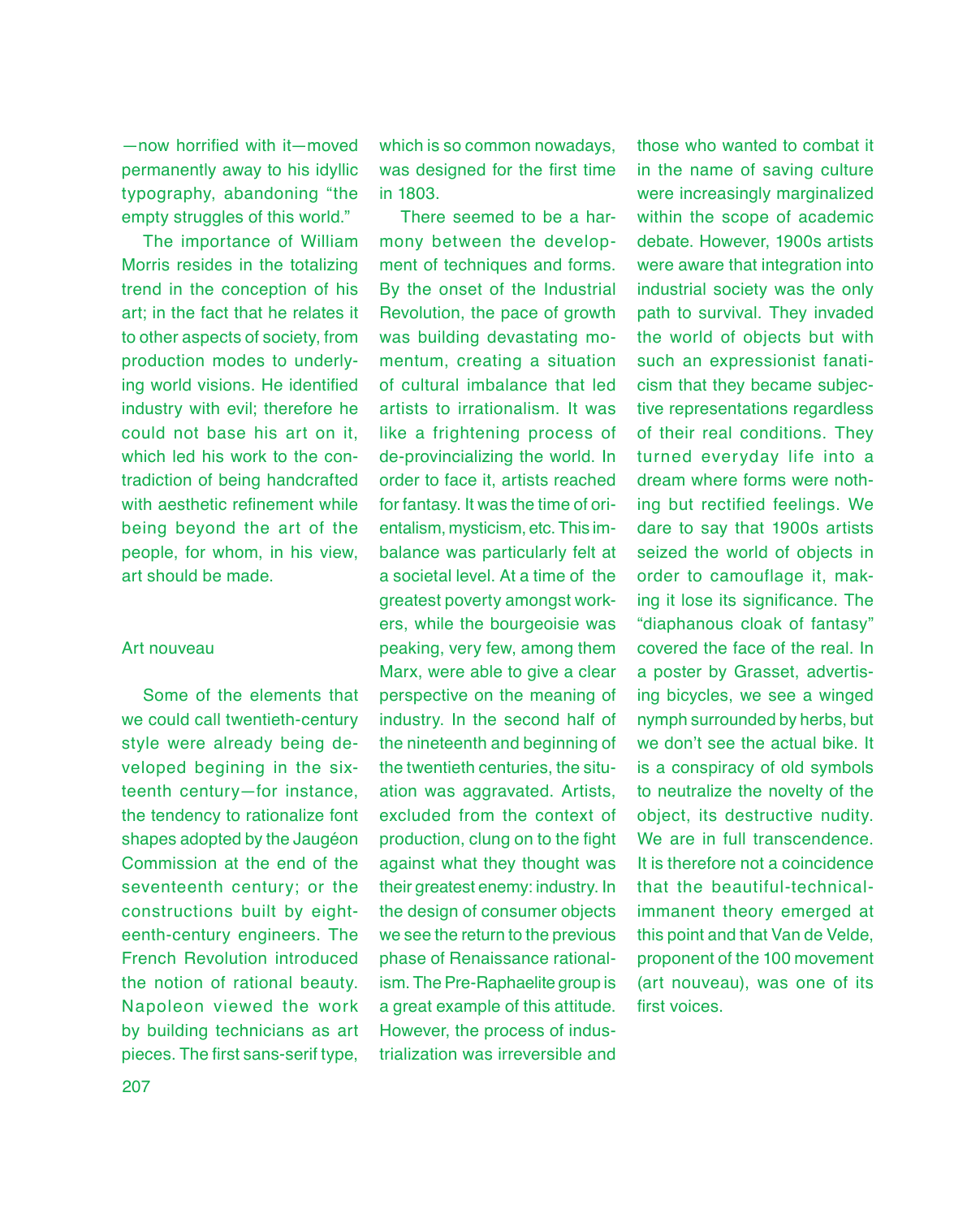In the beginning of this section we mentioned that the typical forms that culminated in the style of the twentieth century were already underway before the last century, when the fear of industry made artists go back to a previous past, to the start of the culture that became redundant with the Industrial Revolution For instance, we see that the reflections in Didot's Cartesian visual arts are concerned with decorations and calligraphies of the fifteenth century.

The spirit that led to the medievalism of Burne-Jones is the same that supported art nouveau. The alienated artist became over-individualized and later searched for social reintegration, but without wishing to lose the experiences of their marginal conditions. Van de Velde bore this exacerbated individualism and the rationalist tradition at the same time. He identified simultaneously with feeling and reason, isolated from one another in static cells. And for being these two things, he reached the extreme of each one of them—from over-individualism to the rationalist extremism that lead to mechanic-art identity. Van de Velde suffered from the childish double disease of subjectivismpositivism, without being cured

of any of them. When in 1914 Hermann Muthesius, in line with Van de Velde's reasoning and the spirit of the 1900s, defended standardization in a lecture at the Deutsch Werkbund, Van de Velde replied that the artist, as a passionate individualist, should never be subject to canons.

Therefore, we see how art nouveau encompassed the metaphysical distinction between immanence and transcendence. This was the result of the deadlock in which the conceptions of art at the time were founded. They could have either accepted juxtaposed art, a sort of cutaneous disease of reality, or would have had to completely deny figuration as a determining factor of forms.

Our observations are not intended to be an overview of what the art nouveau movement was. We have simply extracted some useful data to elucidate our point of view on industrial design. Therefore, we have refrained from mentioning facts that, albeit important in other contexts, would not have contributed significantly to the text.

#### **Bauhaus**

We will not provide a description of the Bauhaus, in the same way that we have not described the arts-and-crafts and art nouveau movements. Furthermore, it does not make sense in the context of these notes to analyze Bauhaus's theater and painting experiences, as it is not possible to talk about a Bauhaus version of every cultural manifestation. In fact, one can say that Bauhaus was a grouping of all contemporary trends with the objective of construction, without constituting an "ism." It can only be distinguished from other artistic movements for its distinctive sense of order that, in principle, rejected all irrationalism. It sought to extract from its sources—Expressionism, Constructivism, Dadaism, Functionalism (Sachlichkeit), and the Arts-and-Crafts movement, the virtues that would form a new vision of the arts, but it moved away from all limitations produced by each of these movements. For instance, accepting Dadaism's freedom did not imply the adoption of its childish attitude towards language. Morris's contribution was welcome, but without going back to the Middle Ages. The same can be said about other artistic trends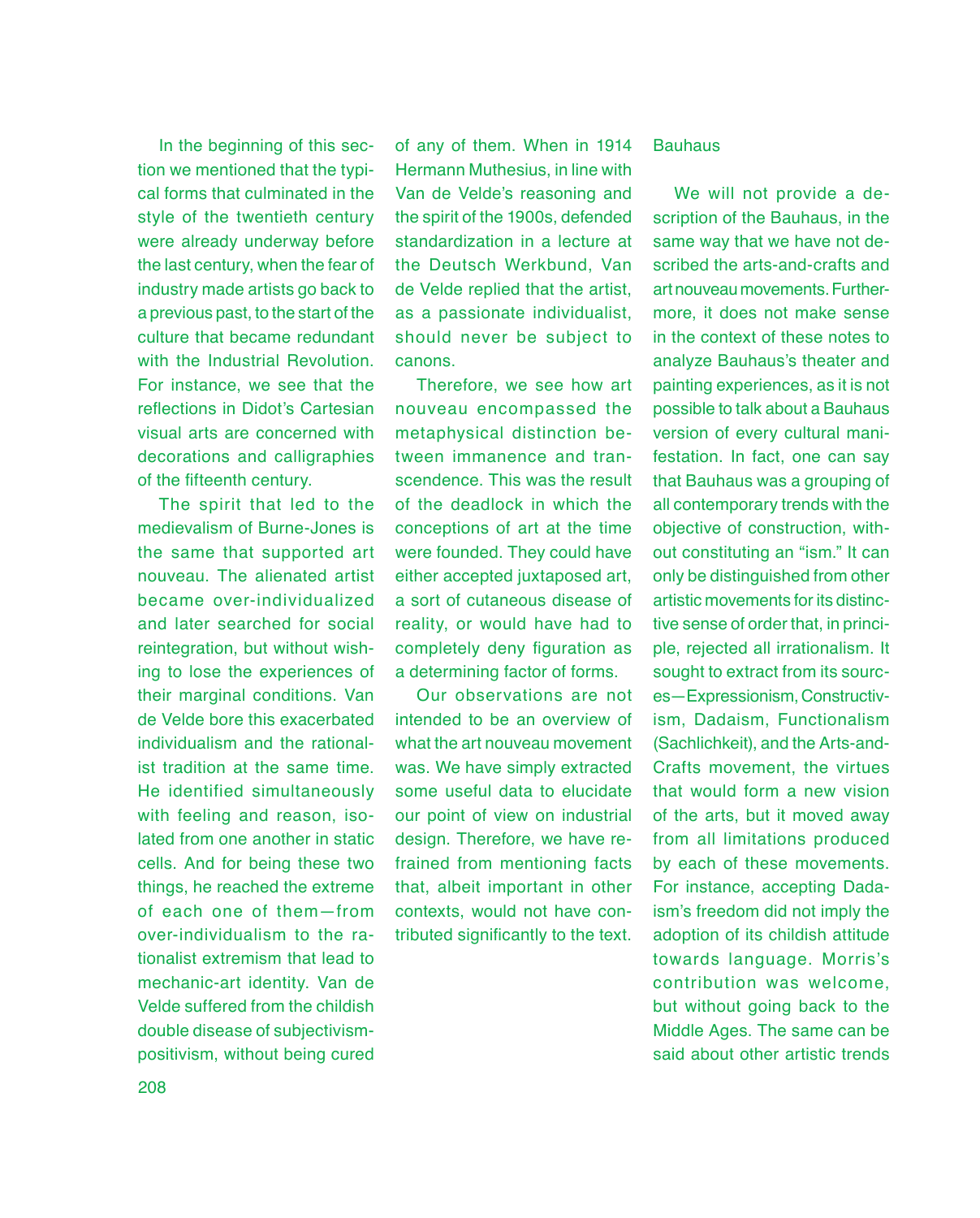absorbed by the Bauhaus. It is fair to say that Bauhaus did not seek to take only the formal aspects of these movements, their empty shells without any content. What it sought was to absorb all progressive thinking as contributions to the formulation of arts as integrated into an industrial society.

Walter Gropius, the school's founder, continued the movement initiated in Germany by Muthesius and Van de Velde. However, one should not confuse Gropius's theories with Van de Velde's naïve positions. Although Gropius (like Muthesius) went beyond the issue of integration between art and industry, to the point of considering standardization as one of his basic programs, he did not restrict his aesthetics to the simple abolition of ornaments. To him, the important thing was not to replace ornament with maschinenstil, but simply to destroy the traditional concept of style, taking work method as the only determining feature in the objects' formal outcomes. For Gropius—who was very close to Marx in this respect— the criterion of truth in design was praxis. Gropius not only considered standardization as the only response to making, but he also believed that

individuality had come to an end in artistic production. He knew that the division of labour could only be damaging to art as long as it was connected to the individual. He proposed that the artist be replaced by the programmer, that is, the creator of forms based on the principle of teamwork, who is a mediator between the various stages of production. Against specialization, he proposed that team members were conscious of all stages of the production process, which would turn them all into interpreters of the object. He wanted the industry to fully realize its contents from the production of forms. He wanted to de-alienate art through industrial work and through creative awareness. Style should abstain from the task of transforming objects into class fetish. Gropius wanted stylish objects for a society without a class structure (without transforming infrastructure, of course). But he believed that the truth of objects should ideally emerge from the efforts of a reasonable elite. Here Gropius's utopian views meet those of Morris'. Both wished to realize a socialism by analogy in the production of consumer goods—socialist objects in a capitalist world. From the contradiction between theory and

economic situation emerged not only Bauhaus's impasse, but also the impossibility until today of formulating and applying a correct theory of industrial design.

The accusations made against Gropius, of reducing art to a cold technicism, reveal his detractors' lack of a global understanding of the problem: firstly, these allegations detach Gropius from his context; secondly, they demand that his work to have the aesthetic qualities of an approach against which he fought his greatest battle. In a society unjustified by other reasons, one expects the object from which we are detached, due to an impossibility of integrated action, to bear the symbolic weight of a totem. There resides Bauhaus's incomprehension, and the reason behind most of the heresies that followed it.

We can criticize Gropius's utopian views, but we can never accept the judgement of his work based on criteria that had been invalidated by the work itself: contemplation or simplicity in fetishism. Furthermore, the use that allows us the full experience of objects is almost a distant ideal—if we understand that use is not merely the physical participation of the object by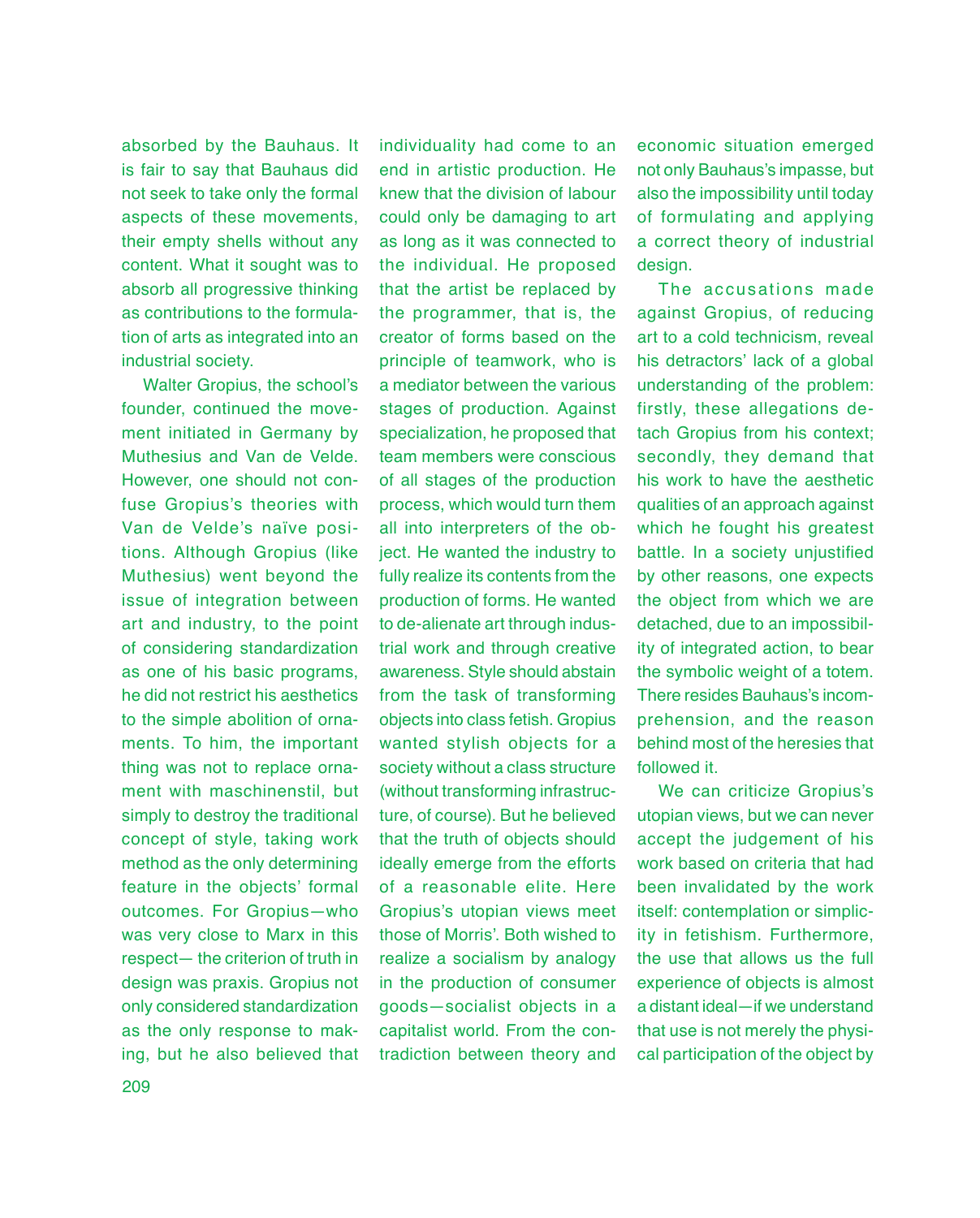the subject but the communion between both.

We have talked, in relation to Lygia Clark's Bichos, about contact on the level of absurdity. Nonetheless, is it not true that this absurdity carries on in the way we deal with consumer objects? If not, we need a clear theology to give meaning to everyday life.

It is within the "spirit of spiritless times" (Marx) that we intend to analyse Gropius.

What we should criticize in Bauhaus, aside from its utopianism, is precisely the works that deny its postulates. Bauhaus intended to completely destroy the concept of style and ended up constrained by mannerism. Much of what was supposed to be the outcome of objective needs was in fact the fruit of sin and stereotypes.

Another criticism is that Bauhaus, in spite of aiming towards an entirely industrial art, gave rise to forms that emerge from handicraft experiences. The primacy of materials—their effect upon the figure—was different depending on its approach by hand or machine. Could the work in the iron or wood workshop, in search of direct contact with these materials, reveal their nature, even if this nature would have been

completely different if shaped by a machine? In Bauhaus, it is only with Marcel Breuer that we have a more appropriate view of forms and industrial production. In his chairs we no longer see that material produces form, for material itself is form (I refer to his tubular chairs).

Another feature of Bauhaus's mannerism was the Constructivist movement. It is true that Gropius acknowledged it, having been quite vocal against Doesburg. With Constructivism, functionality was mistaken by the construction process (this distorted view reminds us of the art-technique identification at the end of the century). This can be felt both in architecture and particularly in visual communication: the fonts designed by Herbert Bayer, Paul Renner's Futura designed according to Bauhaus principles, or Albers's Chamblon types, have a simplicity that cannot even be found in Albrecht Dürer. These fonts were not designed from a theory of perception and legibility, but rather according to the formal possibilities offered by the ruler and the compass. We affirm that Dürer would not concur with such simplicity because, during the Renaissance, when he created his method of constructing letters, he only em-

ployed geometric instruments to normalize structure, leaving the final tracing to the malleability of the hand. We find it quite strange that a wise theoretician such as Argan committed the oversight of affirming that Bauhaus was the first to design letters for legibility, and that in the whole history of the form of letters, type is no more than an epigraphic complement to the text. Did Argan ignore the theories of legibility, the most subtle since Charles the Great, who asked Alcuino to design a letter that would rationalize all previous writing?

But Bauhausian style is revealed as style in its most traditional sense, when later it becomes a superficial attraction to low-quality goods. Gropius could repeat Valéry's words: "Ci-gît moi, tué par les autres."

# American Styling

Bauhaus, with all its ideals of transforming man through art, ended up becoming something that Gropius never wished for: a style, a trend. In the United States, the concern with product form became an extension of advertisement: "Aesthetic is what makes the cash register ring" is, in spite of its crudeness,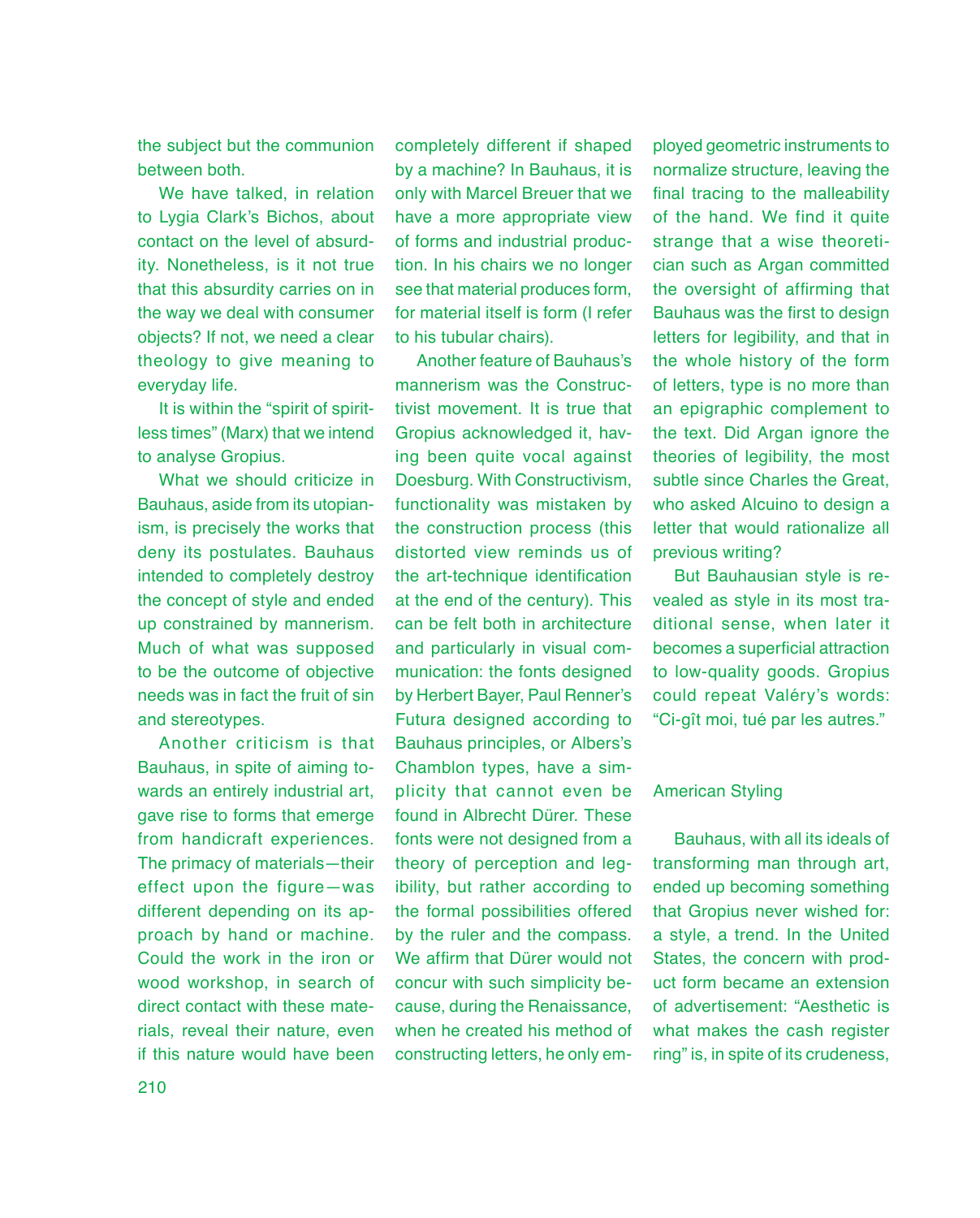the slogan that encompasses the ideals of American industrial design. Raymond Loewy, who arrived in the United States in 1919, set up his business in a skyscraper on the Fifth Avenue and set off to work. He even wrote a book in which he tried to prove that there was an absolute correspondence between beauty and sales. The designer, a new version of the enlightened artist, mysteriously intuits the remote aspirations of consumers. He is not a man of genius but of flair. Everything happens as if in a fairy tale, in typically American style. Things are born out of nothing, the shoe shiner becomes the head of industry, and an unmarketable good becomes a bestseller, all thanks to the designer, who turns the product into the most desirable thing in the planet by simply modifying its presentation. And this really happens. The cases of Lucky Strike cigarettes or Gestetner copiers are one in a million. Is this all the result of good sensible design? If yes, we would be facing the triumph of truth and beauty. But there is something behind all this: overproduction.

We spoke of the problem of use as rationality and gave the example of Clark's Bichos, where, by seeking to create

use superficially, the relationship was kept on the level of absurdity. Apparently the solution would be to immediately abandon sculpture and move towards consumer objects. But this was only in theory, since an integrated relationship is only more absurd, with Bichos, than the relationship between man and consumer objects, in a culturally failed context, where the everyday serves only to overwhelm the perception of the void. In a dream world, a realistic relationship is impossible. It is impossible in a civilization such as the American one, in which the necessity of capitalist production to create artificial consumption in order to dispose of overproduction corrupts the relationship with the consumer. Use becomes a pretext for a fetishist liturgy. Among advertising professionals, the case of the washing machine is widely known, where the text makes an appeal to reason (buy machine X, because it saves energy and time), and the image appeals to feeling (a happy family admires the machine's work while the neighbor's family, equally formed by a husband, a wife, a son, and a daughter, spies on them enviously through the window). The slogan is only not "Buy machine X and be better

than your neighbour" because the words are absorbed by consciousness while the images, divested of the legal aspects that only conventional language would bear, are directed to inadmissible feelings. There resides the principle of the great success of Loewy, Teague, Dreyfus, Earl, etc. What they did was not merely solve the technical and formal problems of industry or simply adorn structures. They created objects of imaginary consumption—they are the sculptors, the interpreters of American frustration.

We conclude that the function of the designer in the United States is to keep the consumers within the sphere of dream in order to avoid an awakening contact with reality in its bare state that could lead them to become aware of themselves and of their absurdity, turning them into dangerously subversive individuals. The Bauhaus hype was used because reason is also welcome in the American Olympus. This Olympus is as diverse as the Greek version; the only difference is that Mercury is in Jupiter's place.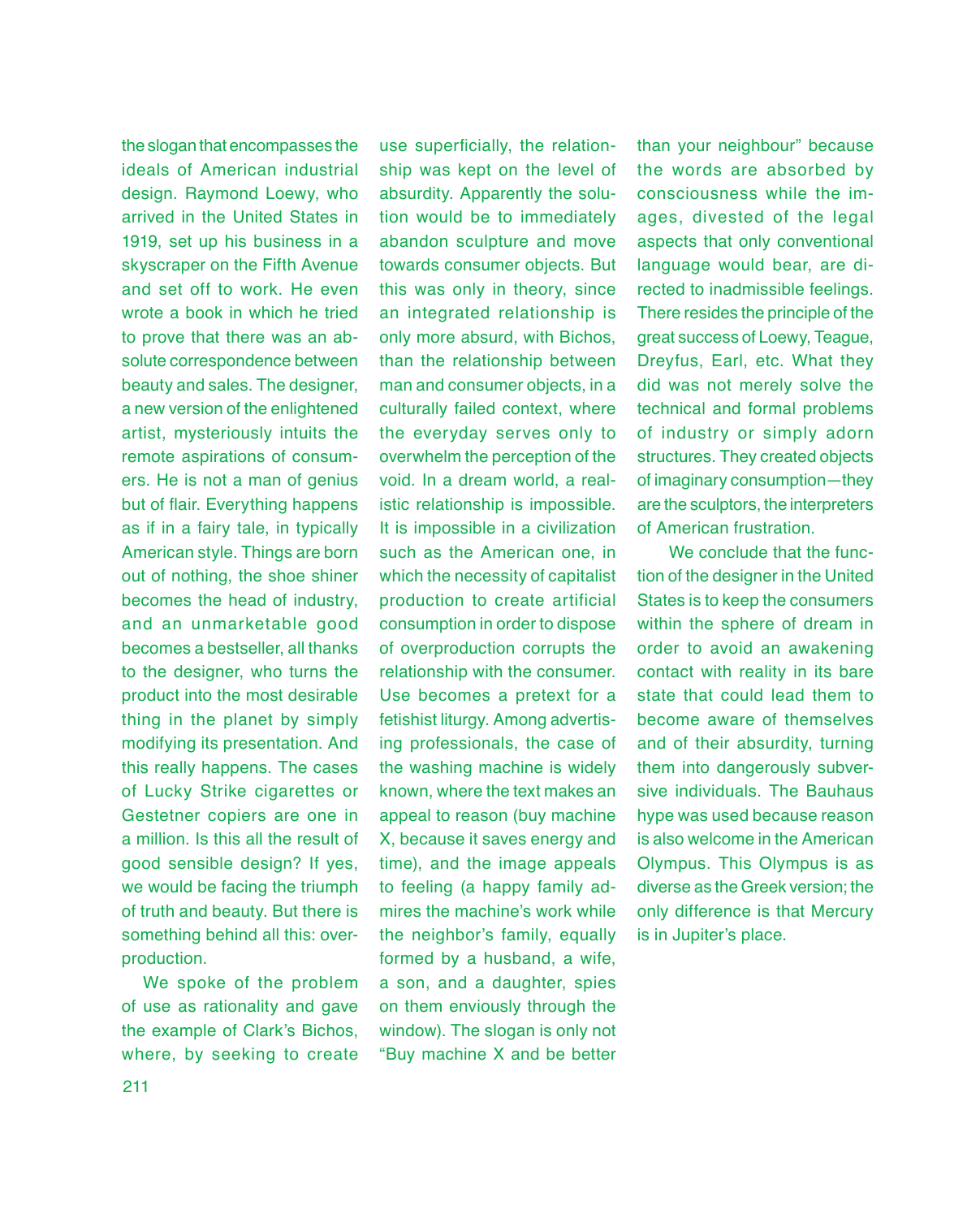# L'Esthétique Industrielle

Jacques Viénot mixed Morris, Souriau, Gropius, Loewy and Max Bill in order to put France in the industrial design race. He believed, like his sources of inspiration, in the redemption through objects (a convenient belief for the industry's interests). The difficulty was in creating a tradition of good taste. Viénot, different from Loewy, did not believe that ugliness was not sellable. In his ethics, he did not go as far as abolishing social structures but proposed education as the only way to refine taste. This was the general position of humanists who took capitalism for granted, such as Herbert Read. Viénot, facing the impossibility of a totalizing view, assumed a transcendentalist position like Léon de Laborde did 100 years before him: the arranged marriage between art and industry is necessary for the salvation of man. One only needs to educate an elite of esthéticiens industriels in order to humanize the industrial era. Even worse, Viénot did not trust industrial design's praxis as a determining factor in the creation of forms. The artist must receive the gift of superior art, cabinet art, to later create mass produced goods. It is of little value to criticize the "decorativism" already dismissed since Adolf Loos and Van de Velde.

What happened with Viénot is the same as what happened with other theoreticians of industrial design. He missed the fundamental issue—it is not possible to have art that is coherent with the industry if it is not coherent in itself, if its social nature is blocked.

Ultimately the ethical issue in industrial design is a political issue. For the time being, what we can discuss is whether absurd objects are well or badly designed. To have an idea of Viénot's lack of meaning, it is enough to cite what he thought was the reason behind the good taste of handicraft objects. He believed that it was because standard models produced by artists were blindly reproduced by artisans, thus preventing the bad taste of the multitudes from polluting the purity of archetypes. Therefore, people consumed objects of very refined taste without even knowing it—another case of consumerism on the level of absurdity. Viénot referred to this situation as an ideal to be achieved. Why not say that for him the important thing was to maintain the standards of the dominating class?

# The Ulm School

Founded by former Bauhaus member Max Bill, the Ulm School is currently directed by Argentinian Tomas Maldonado. There was an argument between the two, and Bill, like Van de Velde, reacted against Maldonado's radical individualism. He believed that the artist should continue to be an artist. paint his oil paintings and contemplate disinteresting beauty at times, and this should not invalidate him as a designer.

Maldonado, in turn, taking into account the increasing complexity of industrial production, feared that there would be a gap between industry and the producer of forms. In order to avoid this, any interference from expressionism in industrial production should be condemned. From the outset, the industrial designer had to equip himself technologically in order to efficiently interfere in the modern process of fabrication, characterized above all by automation. According to Maldonado, we have reached an era of such complexity that any wrong decision in the product design process can be disastrous.

He saw the risk that any discussion of aesthetic principles could become academic;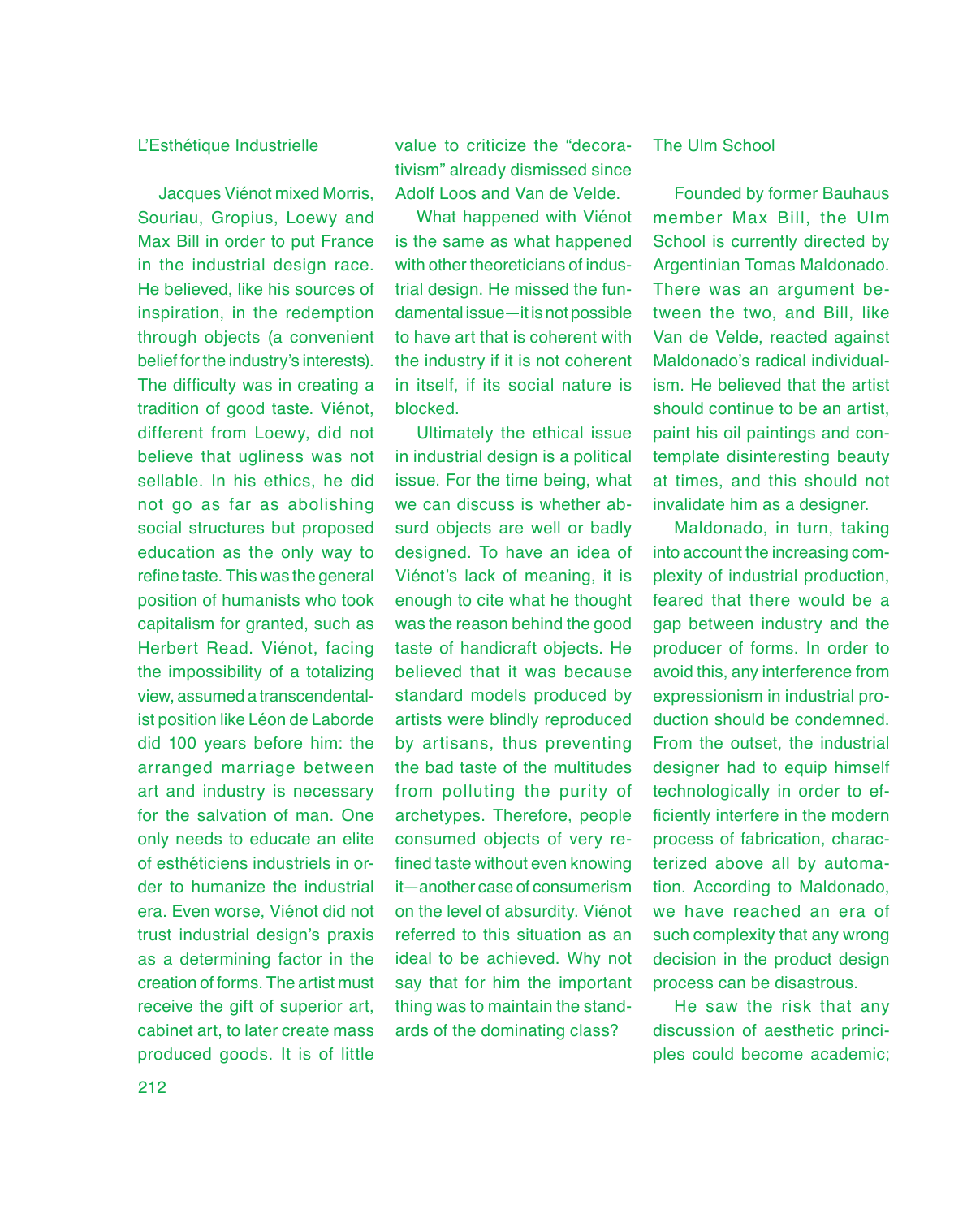that these principles could not be translated into action upon the machine, as well as the consequent risk of trusting the artist's individual gratuity. Another harmful consequence of aestheticism according to Maldonado lies in the fact that industry formed designers in a pragmatic way in order to fulfil its real demands, precluding them from becoming interpreters of culture. Ulm's objective is to form technical-visual programmers specialized in acting upon the core of production. Courses include disciplines such as general theory of signs, linear programming, group theory, topology, contemporary culture, and other even more complex subjects. At Ulm, the mystic character of Bauhaus is criticized. The very idea of reformulating man is strongly criticized, as Maldonado's realist program does not imply that good design can make a good man, nor does it intend to replace all previous cultural manifestations with the design of objects. On the other hand, Maldonado strongly opposes style as a means of artificially placing merchandise. As opposed to an industrial aesthetician, the industrial designer is a technician who operates in the production areas of greater responsibility. Forms are studied

from the ergonomic viewpoint of the operation to be carried out and not simply from the viewpoint of figuration. Professional ethics implies sticking to technical considerations and not to market or aesthetic demands. Here we see that, according to Ulm's philosophy, the answer to the problem of production of forms lies in the designer assuming a position within an increasingly technical context in order to avoid being swallowed up by it.

We will refrain from naively protesting against Ulm's technocratic views. We will only maintain our reservations in relation to the practical feasibility of its viewpoints, firstly by drawing attention to the fact that, no matter how cybernetic a designer is; his specialized work cannot modify the industry's orientation. What can all the scientific operationalism in the world do against planned obsolescence? And, secondly, because we believe that, deeply, Ulm is still tied to a Bauhausian cubist figuration that refers only to a style in the most formal sense of the word. Who knows whether Ulm's vision of a super-technical world does not spring from the need to justify its formalism? Think of Otl Aicher's work in the field of visual communication, where

everything is neat and precise, as if shifting any visual element one millimeter to one side could ruin Europe. Max Bill stated that Mondrian's style was purely emotional. Could not Ulm's figuration also be a self-defensive geometrism, like the paintings of schizophrenics? Maybe we are wrong, but we can risk making these notes based on what we were able to closely observe as the results of the Hoschule fur Gestaltung in Brazil.

#### Brazil

The Great Exhibition of 1851 also had an impact in Brazil. Manuel de Araújo Porto Alegre was to us what Léon de Laborde was to France. He was a painter and poet, a member of the Romantic movement, and a great friend of Gonçalves Dias. Nominated by Pedro II of Brazil as director of the School of Fine Arts, he reformulated its teaching methods, giving special attention to art design applied to the industry. He sought to transform the Fine Arts School into a more objective institution, geared toward training useful professionals, rather than idle individuals making art for which there was not yet even a market in Brazil. Of course, he did not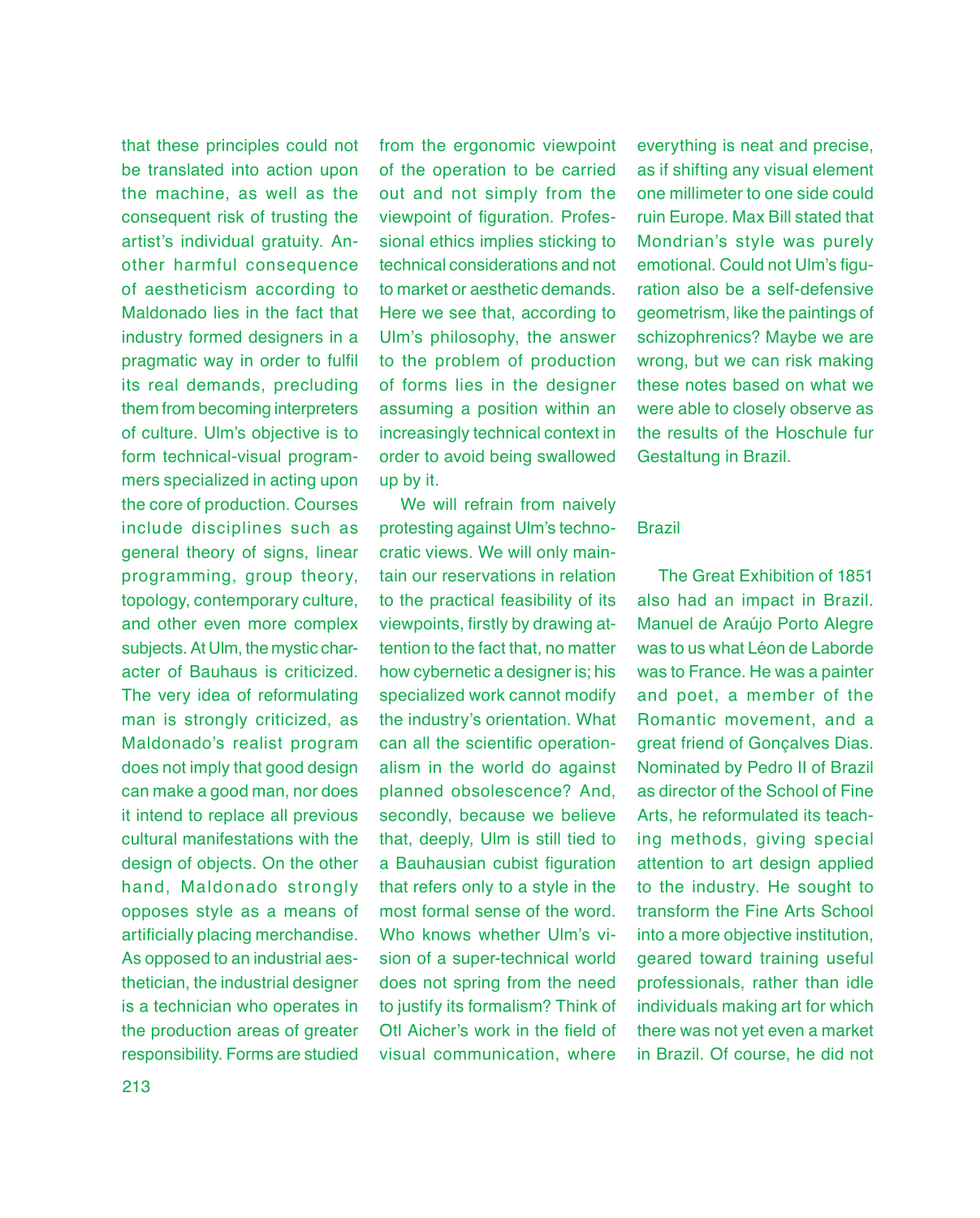find the conditions to realize his ideas among the institution's academics (it is unknown if they are still managing the school today).

From Porto Alegre until 1930, nothing significant on the subject was reported, when Lúcio Costa, influenced by Le Corbusier, re-ignited the reflections of the most recent European cultural concerns. It is unusual that the 1922 movement<sup>2</sup> did not introduce the concepts of industrial design of the time. Despite being a typical movement of modern life discovery, it was restricted to traditional artistic manifestations. The term Futurist coined the 1922 movement, and Marinetti was even considered one of its main influences. However, Antonio de Sant'Elia's name—an extraordinary architect and visionary of the relationship between art and industry, who was also deeply connected to the Italian Futurist movement—was not even mentioned. Brazil woke up too late: what triggered the commotion in São Paulo during the Modernist movement was nothing more than the delayed

discovery, thirty years later, of Impressionism, Symbolism, and other manifestations from the previous century in Europe.

Maybe this is not entirely precise. One could counterargue that Futurism and Cubism were not movements of the previous century and we would gladly agree. However, we would draw attention to the fact that, if the surge of 1922 introduced the most recent European trends, the movement remained Impressionist in qualitative terms.

A sad fact that must be mentioned is that almost everything that emerged in Brazil in terms of the avant-garde derived from foreign movements. Even the waves of nationalism of Romanticism or 1922 are adapted tupiniquim versions of foreign movements. Europe cries out: it is time to love the nation and we feel authorized to love our own nation. Running the risk of antagonizing national glory, we must admit that this is very natural as far as underdeveloped countries are concerned.

After Lúcio Costa, Loewy took our center stage with the foundation of Raymond Loewy & Associates in São Paulo. We began to use designs based on the American approach that, as we have seen above, is the re-

sult of an attempt to superficially solve the problem of the sale. As an under-producing country, Brazil ends up consuming the forms of American overproduction, and even pays high royalties for them.

In 1948, Lina Bo Bardi and Giancarlo Palanti opened Palma Studio in São Paulo, designing the first pieces of modern furniture in the country. But production was still on a small scale and did not take into account the Brazilian reality. The workers who built the furniture were Italian, as were the designers. Palma Studio's activities lasted for two years. Later, Lina Bo Bardi founded an industrial design course at the Institute of Contemporary Art (IAC) in São Paulo, also the first in Brazil, which also lasted for two years. Subsequently, Bo Bardi taught industrial design for three years at the University of São Paulo. From her first experiences, she progressed to an in-depth research of Brazilian reality, including its physical and anthropological aspects, mapping popular objects of everyday use and finding in their form and content, and in their authenticity, the true roots of Brazilian industrial design. Lina Bo Bardi is an example of the increasing awareness that

<sup>2</sup> Translation note: The 1922 movement refers to the Week of Modern Art, an arts festival held in São Paulo in February 1922, considered a landmark in the history of Brazilian modernism.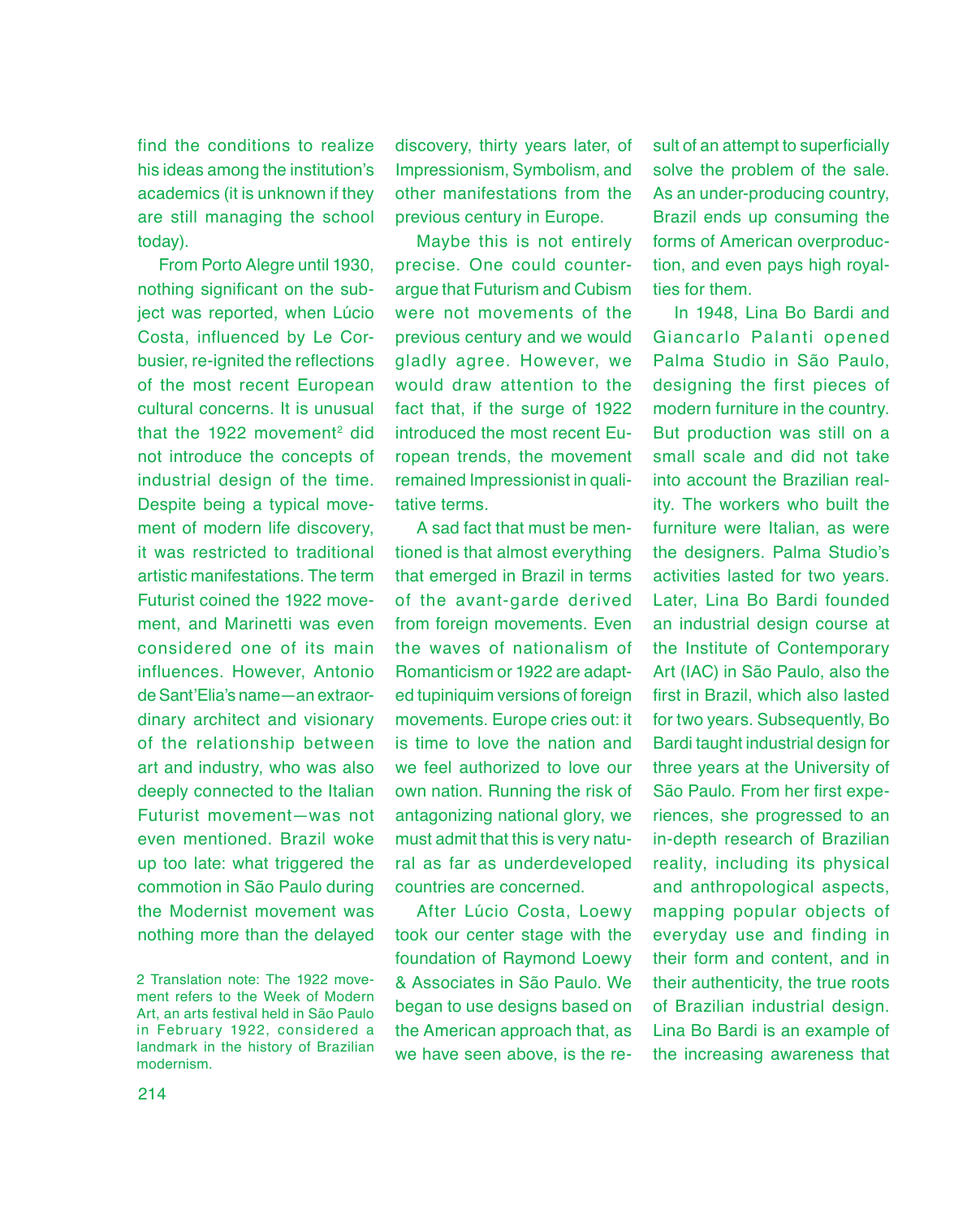artistic problems are only one face of social problems. She shifted from an over-intellectual European view to Brazilian "intuitive" art.

The School of Industrial Design (ESDI) is the most recent initiative of this kind in Brazil. It is still too early to assess its outcomes, as the school has not yet its first graduates. However, based on the knowledge we have about its program and lecturers, we can risk some opinions about its potential. We are somewhat weary of the fact that it is a higher education institution. In an underdeveloped country such as ours, Ulm's scientific operational views can seem absurd. We are concerned that the ESDI will follow a path that does not fulfil our needs (a school of industrial design should at least be connected to or take into account an industrialization plan such as Celso Furtado's SUDENE<sup>3</sup> ). Furthermore, although Ulm's approach would not be detrimental to us, we do not believe that the ESDI could keep up with its standard. Brazil does not have the infrastructure or

superstructure necessary to sustain such a standard; therefore, this could turn the ESDI into a poor imitation. But these fears are only partly justified, as our contact with the school and its students at least makes us aware of what can emerge from there. We trust our power to assimilate and transform influences; we trust our anthropophagy.

## Conclusion

In these notes we have sought to focus on and discuss only some aspects of the relationship between art and industry. Despite the broad scope of our initial definition we have dwelled almost exclusively on the artistic movements that are directly linked to the making of everyday objects. This is because we do not consider these objects essentially different from objects of cultural consumption. Moreover, the driving force of our questioning lies precisely in the specificity of the analogy between the two. Now we will try to draw some general conclusions from these notes about the meaning and situation of art in the society of our time. From the outset we will avoid the duality presented in the section on immanence

versus transcendence. Our aim is to extend our concept of industrial design to the full range of modern cultural manifestations, sociologically opposing them to artisanal practices, even those that are commonly seen as disinterested. The ideation process replaces manufacture. The relationship of dependency between art and individuality is also obsolete: conceptions can be perfectly executed by a team, such as in factories. Is that not what happens in cinema? The division of labour in cinema takes place in the core of the creative process itself without compromising the unity of the work, for the creative process is interactive, forming a unity at each stage of making: the scriptwriter interprets an argument, the script is interpreted by the director and presented to the audience, whose interpretation is also creative.

Let us not be enslaved by Bense's categories of contingent and necessary beauty to understand the differences between art and consumer goods. There is no clear difference between the two, as there is no internal identity to what Bense considers a category. In fact there can even be as large a difference between two consumer objects and two artworks. Objects

<sup>3</sup> Translation note: SUDENE (Superintendence for the Development of the Northeast) is a Brazilian government agency, created in 1959, with the aim of fostering economic growth in the northeast region of Brazil.